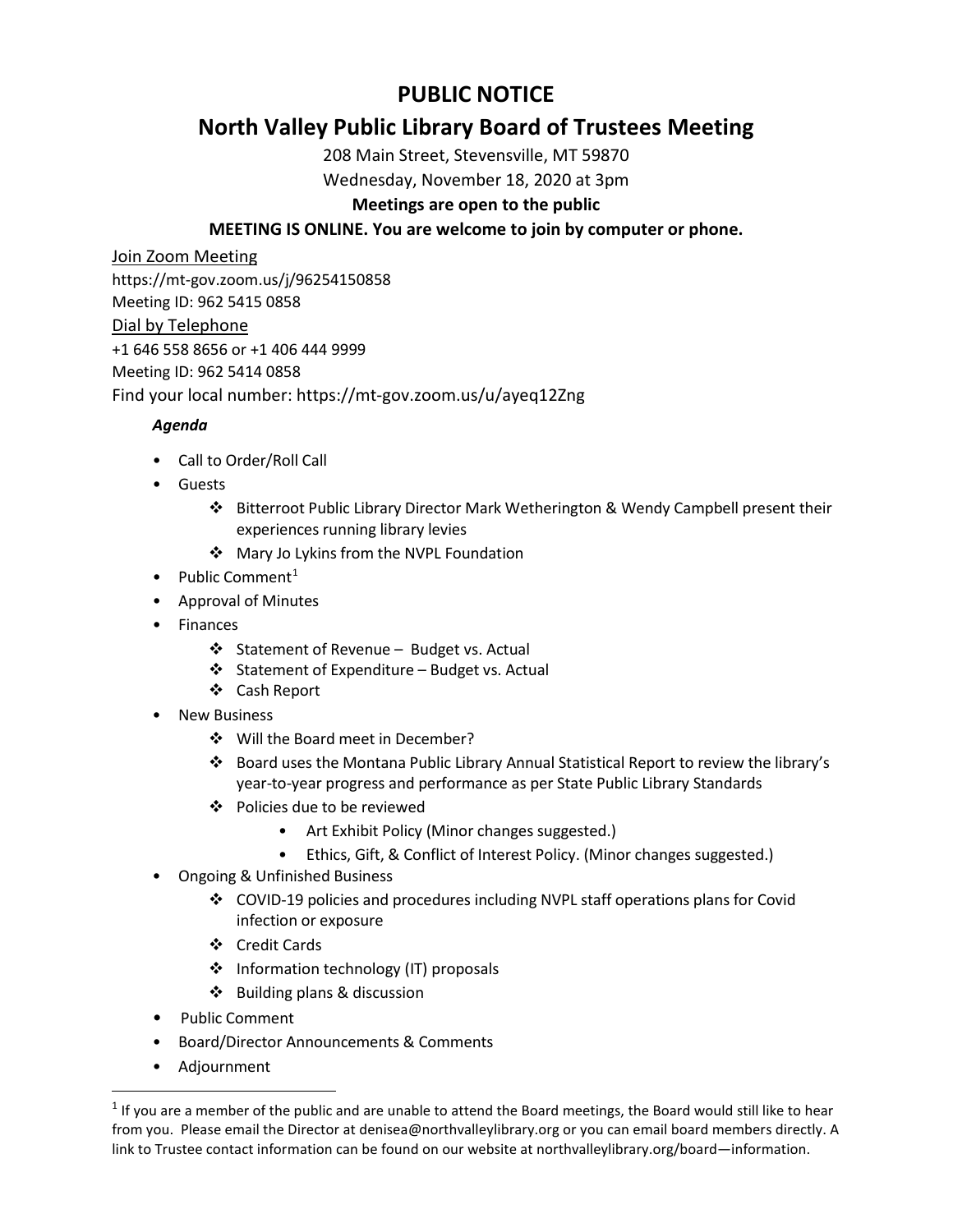# **North Valley Public Library**

Minutes Board of Trustees Meeting Wednesday, November 18, 2020 at 3 p.m.

#### **CALL TO ORDER/ROLL CALL**

The meeting was called to order at 2:59 pm

#### **BOARD MEMBERS PRESENT**

Victoria Howell, Chair Caitlin Dunn, Vice Chair Leon Theroux Kim Tiplady Dianne Snedigar

#### **BOARD MEMBERS ABSENT** None

**STAFF PRESENT** Denise Ard, Director and Melanie Carroll, Manager.

**HOST** Tracy Cook

**PUBLIC COMMENT** No public was present so there was no public comment.

**GUESTS** Bitterroot Public Library Director Mark Wetherington, Wendy Campbell, and Mary Jo Lykins from the NVPL Foundation.

### **DISCUSSION OF GUEST EXPERIENCES RUNNING LIBRARY LEVIES**

Victoria thanked Mark Wetherington and Wendy Campbell for attending the meeting to discuss their experiences with running library levies. Mark started off the conversation by explaining that it was not as hard as he imagined to have patrons be in favor of the levy. He explained that the patrons wanted to help; it was just they did not know the library needed that support. He stressed that in order to have a successful campaign, tasks needed to be managed well and consistency was very important. It took a lot of prep work and was a struggle for him mostly because there are limits to what a public employee can contribute to the process. Additionally, the pandemic was a very large obstacle that hindered the process is some ways. Normally, civic groups are involved in the process, but they couldn't meet with them because of COVID.

Wendy suggested that the first place to look for resources should be the state as there is a lot of information and regulations that need to be followed. After that, she suggested contacting EveryLibrary as they were immensely helpful in Darby's campaign. Wendy also commented that her board discussed the decision at length before they moved forward. A Political Action Committee would be the next step made up of volunteers. She stressed that the group has to be separate from library staff. Darby's group was made up of former Board, Friends, and Foundation members as well as volunteers.

Victoria asked if Mark had used EveryLibrary. He responded that the Friends of the Bitterroot Library did not use them, but they did consult with them. The group pointed him in the right direction. Mark was asked what his biggest expense was and he responded with the mailers to every registrant was the largest. The volunteer group for Bitterroot also had radio ads, interviews, and yard signs as expenses. Mark and Wendy both felt that having a strong Foundation/Friends team as well as volunteers were integral to the process. Mark suggested when asking for volunteers to inform them that this is a short term commitment, 6 months to a year as most people think the commitment is longer. Denise asked how they went about asking for volunteers. Wendy responded that the library staff cannot even ask for volunteers which is why it was great that they had EveryLibrary to do so for them. They both reinforced multiple times that the library staff are public employees and are very limited in what they can do because they can do and library cannot contribute materials or fund for campaign purposes.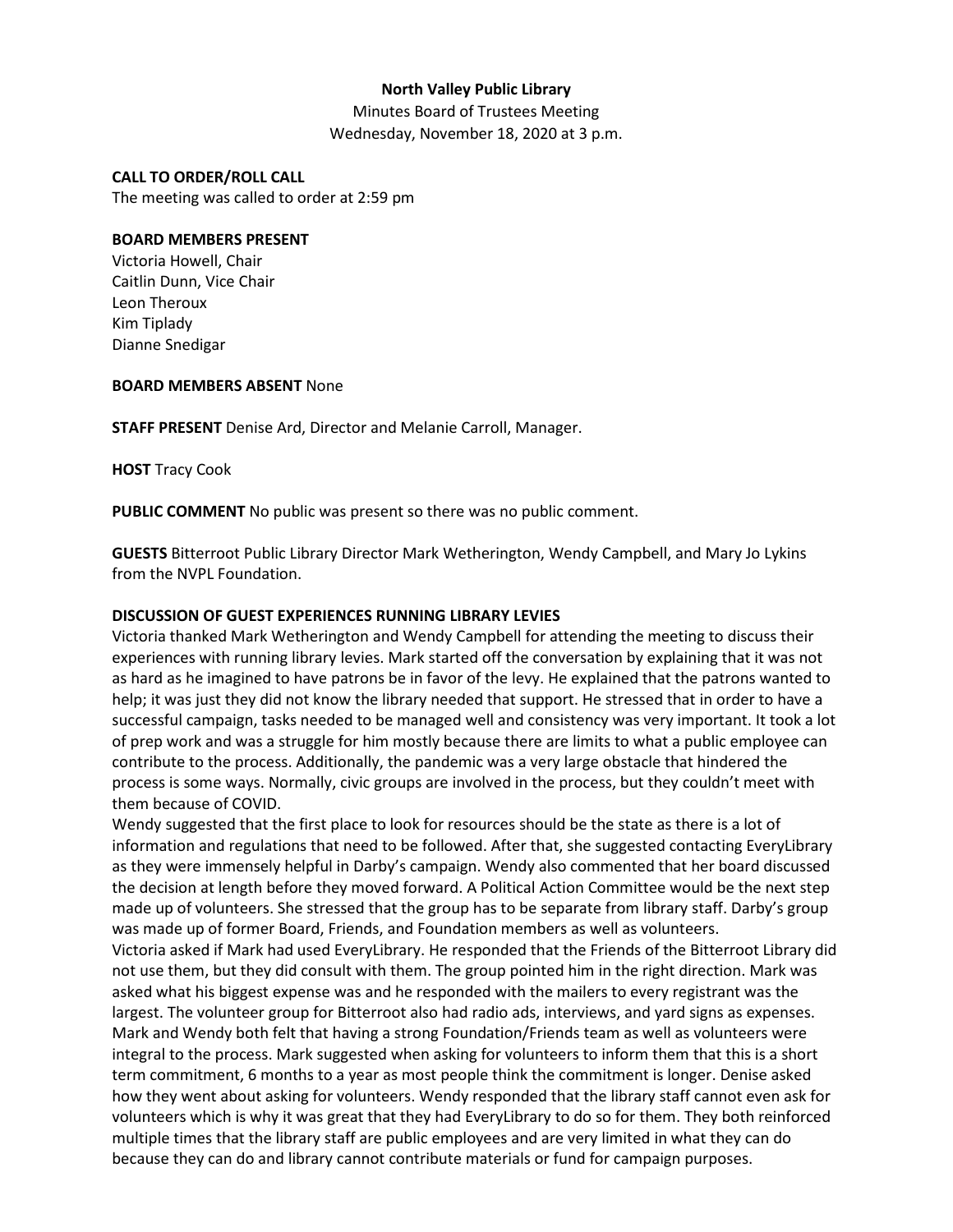The Board thanked Mark and Wendy for taking the time to meet with them.

#### **NVPL FOUNDATION REPORT**

Victoria asked Mary Jo to go over the Foundation report for the rest of the board. Mary Jo discussed the grant report for 2019. She noted that the Makerspace renovation was funded by a grant and remarked that the space is finished and looks great. She mentioned some other contributions that the Foundation supported either through fundraisers or grants like the Montana Shared Catalog, reading programs, and new library tables. So far in 2020, they had received grants for shelving, COVID related expenses, technology, and children's programs. Victoria commented that the Foundation was doing a great job with grants and fundraising despite the struggles of COVID.

The Board thanked Mary Jo for her presentation and her time.

# **PUBLIC COMMENT**

Victoria asked if there was any public comment and received no answer.

#### **APPROVAL OF MINUTES**

Victoria noted that there was an error in the minutes from last month's meeting. Instead of "bill levy" it should have read "mill levy." Denise noted to make the change before finalization.

Caitlin made a motion to approve the minutes for the October  $21<sup>st</sup>$  meeting. Dianne seconded the motion. The motion passed unanimously.

#### **FINANCES**

Victoria asked Denise whether there was anything noteworthy that she would like to point out in this month's finances. Denise said that they overspent in IT, however, other areas were underspent and it should work out fine.

Dianne made a motion to accept the finances with Kim seconding the motion. The motion passed unanimously; although at the time of the vote Leon had technical difficulty. It was later affirmed that he had voted in favor.

#### **NEW BUSINESS**

# **Will the Board meet in December?**

Victoria asked if the Board would meet in December. Leon would like to meet. Caitlin was fine with skipping the meeting, but said that if something came up, they could hold a special meeting. Kim and Dianne were also okay with not holding a meeting in December.

Caitlin made a motion to not hold a Library Board meeting in the month of December with the option to call a special meeting if necessary. Kim seconded the motion. The motion passed four to 1 with Leon voting no.

# **NEW BUSINESS**

# **Board uses the Montana Public Library Annual Statistical Report to review the library's year-to-year progress and performance as per State Public Library Standards**

The Montana Public Library Annual Statistical Report was recently released for the year and Denise felt it was good to go through which Victoria agreed. Denise went through the report line item by line item with the Board.

**NEW BUSINESS Policies to be reviewed**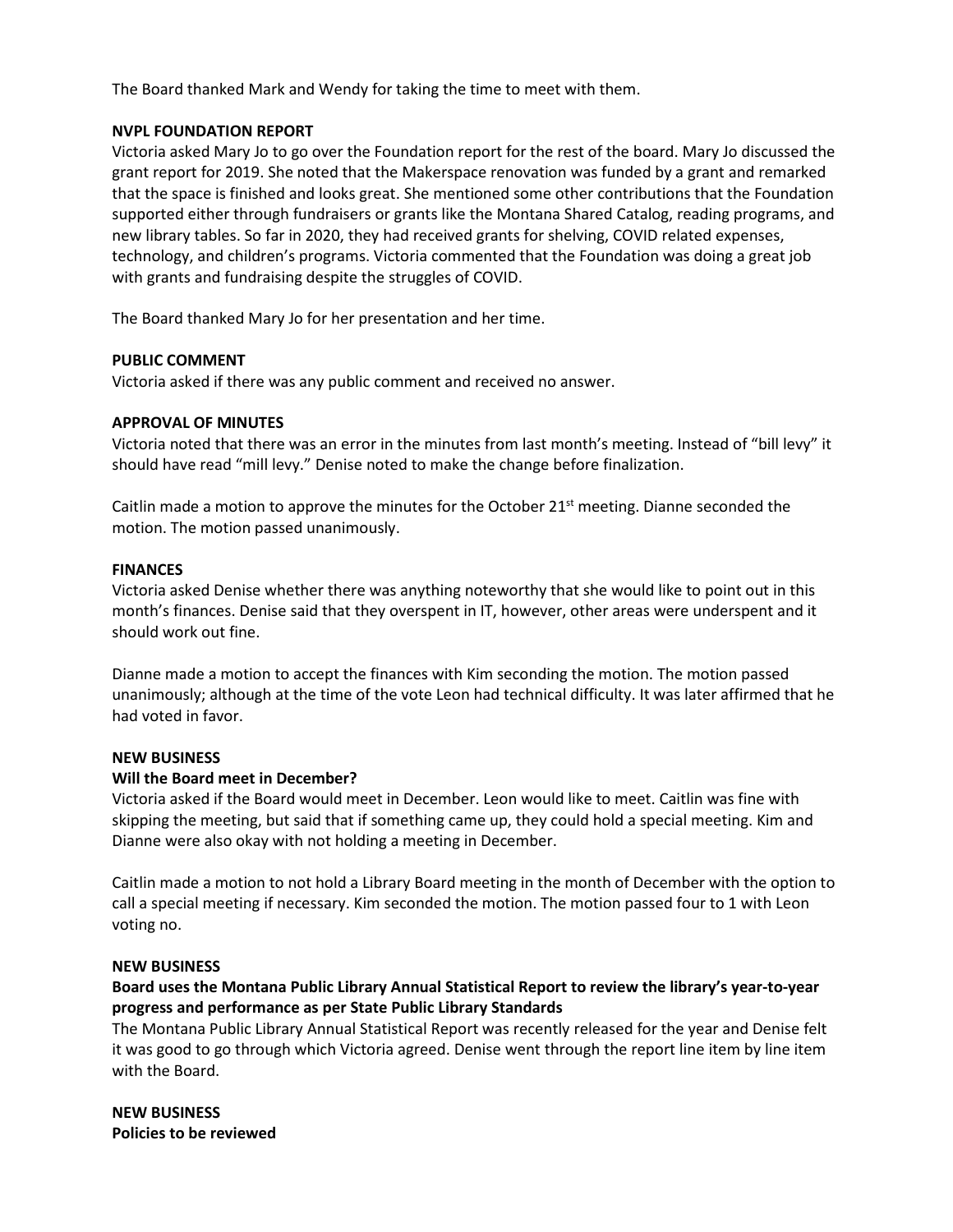Victoria said that there are two policies to be reviewed, the 'Art Exhibit Policy' and the 'Ethics, Gift, & Conflict of Interest Policy.' She noted that the board had time to review the policies and the recommendations brought forth by Denise. On the 'Art Exhibit Policy', she asked if there were any questions.

Caitlin made a motion to accept the changes to the 'Art Exhibit Policy' with Kim seconding the motion. The motion passed unanimously.

Victoria asked if there were any questions regarding the 'Ethics, Gift, & Conflict of Interest Policy.' Caitlin commented that they all seemed like pretty practical changes.

Kim made a motion to amend the 'Ethics, Gift, & Conflict of Interest Policy' with Dianne seconding the motion. The motion passed unanimously.

# **ONGOING & UNFINISHED BUSINESS COVID-19 POLICIES AND PROCEDURES NVPL Staff operation plans for Covid infection or exposure**

Denise discussed that she wrote a new policy detailing the plan for staff in the event there is an infection or exposure due to Covid amongst them. She said that this was due to the response of Bitterroot making changes to their COVID policies. The document was amended and resent to Board Members after Denise conferred with Mark Wetherington from Bitterroot Public Library after they had to close due to staff exposure. She noted that Bitterroot Public Library closed for only 48 hours after exposure due to the fact that they were able to keep staff far enough away from each other as well as adhering to a mask policy. The health department did not consider any of them to be 'close contacts' of each other. Denise went on to discuss the policy, noting that NVPL staff, for the most part, are not in close contact so she expects the health department would respond as they did with Bitterroot. However, she discussed that the only area where the health department might be concerned and close the library down for longer would be the set-up at the front desk. The two staffers are not quite 6 feet apart from one another, more like 5 or 5 and a half feet from each other. She offered that to be a strict 6 feet away, one person could sit at the desk in the circulation nook, and asked the board what they thought of this. Caitlin did not think it was necessary at this time to move one of the staffers and went on to ask if anyone has requested this move. Denise responded with no one has and that they were all comfortable where they currently are. Caitlin said that unless someone on the board had a different opinion, she was fine with them staying as is. Victoria and Kim agreed.

Denise brought the conversion back to the document and asked what the board thought of the policy, if changes were necessary, or if they had any questions. Caitlin and Kim agreed that it looked pretty complete. Denise asked if they had any opinions on what the reduced hours should be; noting that Bitterroot cut their service hours. Caitlin asked what the hours were in the beginning of COVID. Denise responded with a combination of 11-7 and 10-6 depending on the day. Victoria asked why the reduced times were not including in the policy. Denise remarked that it might be confusing to anyone who would read it, but was willing to change it. Victoria said to do so, but leave the terms "most likely" in or have "determined by the director" to have some flexibility. Denise offered "subject to change without notice." Victoria agreed that something like that would be good. Denise asked overall, how the board felt about the library's regular hours or should they be more proactive like Bitterroot. Caitlin said she was comfortable proceeding with the current COVID policy. Victoria asked how Denise felt about it. Denise said that people are used to the regular schedules and no one wants to increase or decrease the hours. Right now there are less people in the building and she is comfortable keeping it as it. Although, she noted Bitterroot's reaction frighten her a little bit into thinking she wasn't doing enough which is why she brought it before the board.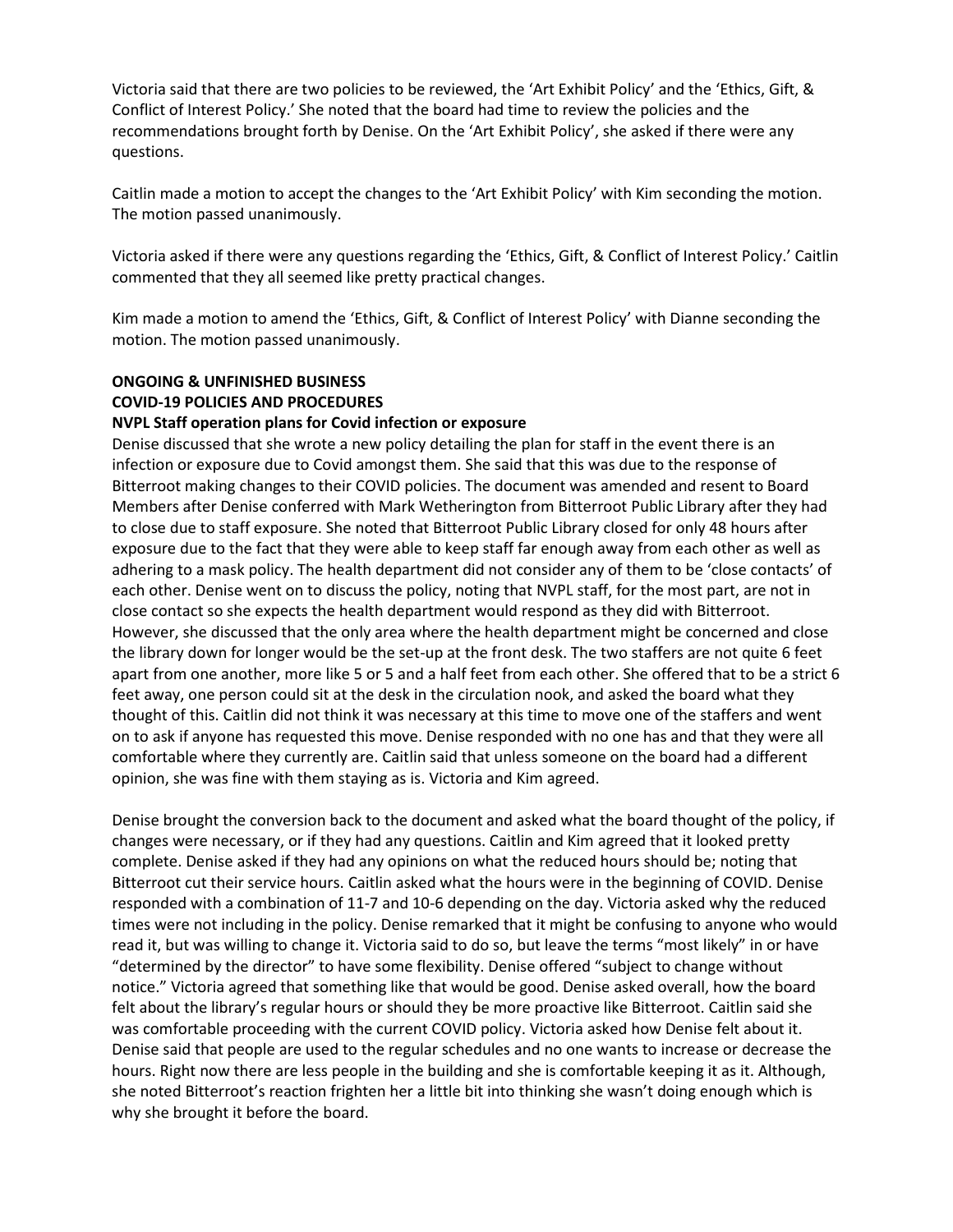Dianne makes a motion to accept the NVPL Staff operation plans for COVID infection or exposure and Kim seconds the motion. The motion passed unanimously.

# **Credit Cards**

Denise discussed the Director's report and the newly discovered option to use Enterprise (the online catalog) to process credit card transactions. She discusses how even the staff who were not in agreement over the use of credit cards felt comfortable with patrons using the Enterprise portal to pay debt through PayPal. The rest of staff are in favor as they believe it is a service to the patrons. Leon mentions that we are doing too much for patrons. Victoria asks why he thinks that. Leon responds that we are providing too much a service and that if the patrons want to pay fines then it is their responsibility to make sure they have cash to do so. Victoria remarks that in today's world, lots of people use credit cards in the same way that they use cash. Leon says he is also concerned about the fees that the library will be charged and what they would be. Denise says that there are fees for credit cards. The fees are 2.9% + \$.30 per transaction. She also mentioned that Bitterroot uses this process and they set a minimum of \$5.00 which costs them \$.44 a transaction. Dianne asked why not pass the fee onto the customer. Denise responded with that would work for ones we physically processed in the library, but through Enterprise she did not think it had that capability. Leon is concerned that as an independent library with a limited budget that a nickel here or there adds up quickly. Caitlin said this option is better, but she does not feel compelled to accept credit cards. Dianne agreed with Leon and Caitlin. Dianne would want to go through the costs, and wonders if fees would be recouped. Victoria does not feel strongly about it either. She is in favor of it as the fees seem negligible, but if the majority do not want to go through with it, she would agree. Dianne asks if there is a fee for non-usage. Denise said not with PayPal and we could request a minimum of \$10.00. Caitlin, Dianne, and Leon all do not want to have the credit card option.

The discussion of credit cards has been tabled for now with the option to discuss it later if the need arises.

# **Information technology (IT) proposals**

Denise reviewed the proposals submitted and her two choices for the open IT position. She asked the board whether they wanted to go with the consulting firm or with the individual. Caitlin and Leon were excited by the individual prospect. Leon said that he would like to call the consulting firm in and grill them more. Denise stated that she already had them in and was impressed, more so than the other companies who submitted a proposal. She had not yet interviewed or met with the individual. Denise said she was willing to set-up an interview and if so, see if Jim from the Missoula Library would be able to join in and provide his expertise. Dianne said to inquire about wages as this may help narrow the decision. Kim said that based off the Director's Report, it seemed like this individual was trying to establish himself as a consultant and asked if the library would be able to negotiate and include benefits to offset the budget concerns. Denise responded that he would have to be a full-time employee to be eligible for benefits. Victoria asked if a budget amendment would be necessary for the cost. Denise said no because she would take the remaining wages of a resigning employee and the wages for an IT consultant and combine them and all were within the general budget. If necessary other line items could be cut some. Kim stated that the library needs someone to fill the position. Denise said she sent Jim the resume and he said that on paper, it looked good. He had some concerns though. The board is in favor of moving forward in the interview process with the individual. Denise will setup the interview. Victoria said Denise already had the authority to evaluate and hire people, but the board granted the monies for the wages. The board granted her the funds in the budget to hire the IT person for 20 hours a week at an appropriate wage range for the area and his experience if she so chooses after interviewing him.

# **Building plans & discussion**